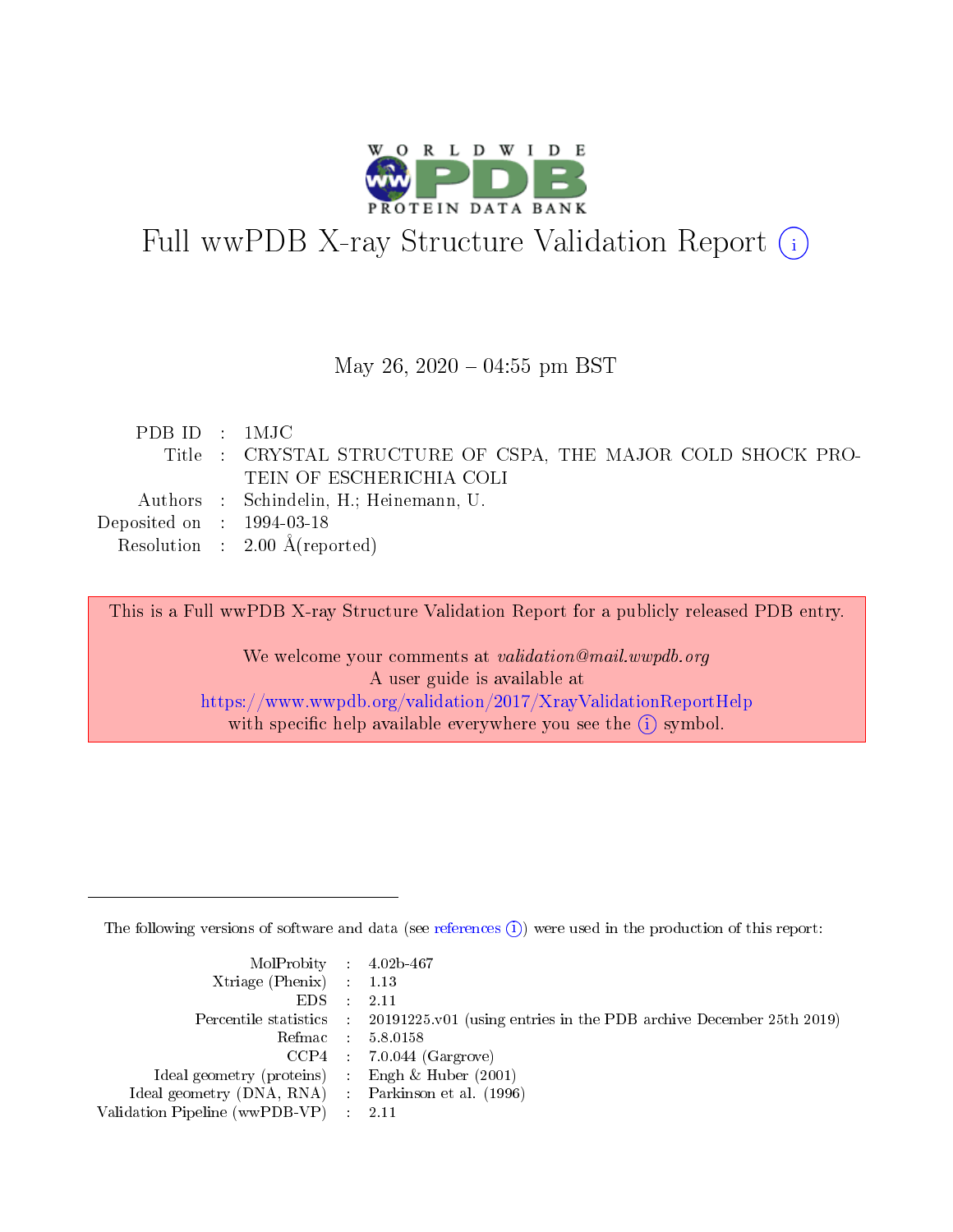## 1 [O](https://www.wwpdb.org/validation/2017/XrayValidationReportHelp#overall_quality)verall quality at a glance  $(i)$

The following experimental techniques were used to determine the structure: X-RAY DIFFRACTION

The reported resolution of this entry is 2.00 Å.

Percentile scores (ranging between 0-100) for global validation metrics of the entry are shown in the following graphic. The table shows the number of entries on which the scores are based.



| Metric                | Whole archive<br>$(\#\text{Entries})$ | Similar resolution<br>$(\#\text{Entries}, \text{resolution range}(\AA))$ |  |  |
|-----------------------|---------------------------------------|--------------------------------------------------------------------------|--|--|
| Clashscore            | 141614                                | $9178(2.00-2.00)$                                                        |  |  |
| Ramachandran outliers | 138981                                | $9054(2.00-2.00)$                                                        |  |  |
| Sidechain outliers    | 138945                                | $9053(2.00-2.00)$                                                        |  |  |
| RSRZ outliers         | 127900                                | $7900(2.00-2.00)$                                                        |  |  |

The table below summarises the geometric issues observed across the polymeric chains and their fit to the electron density. The red, orange, yellow and green segments on the lower bar indicate the fraction of residues that contain outliers for  $\geq=3$ , 2, 1 and 0 types of geometric quality criteria respectively. A grey segment represents the fraction of residues that are not modelled. The numeric value for each fraction is indicated below the corresponding segment, with a dot representing fractions  $\epsilon = 5\%$  The upper red bar (where present) indicates the fraction of residues that have poor fit to the electron density. The numeric value is given above the bar.

| $\cap$ hain | Length | Quality of chain |     |    |
|-------------|--------|------------------|-----|----|
|             |        | 6%               |     |    |
|             | 69     | 78%              | 14% | 6% |

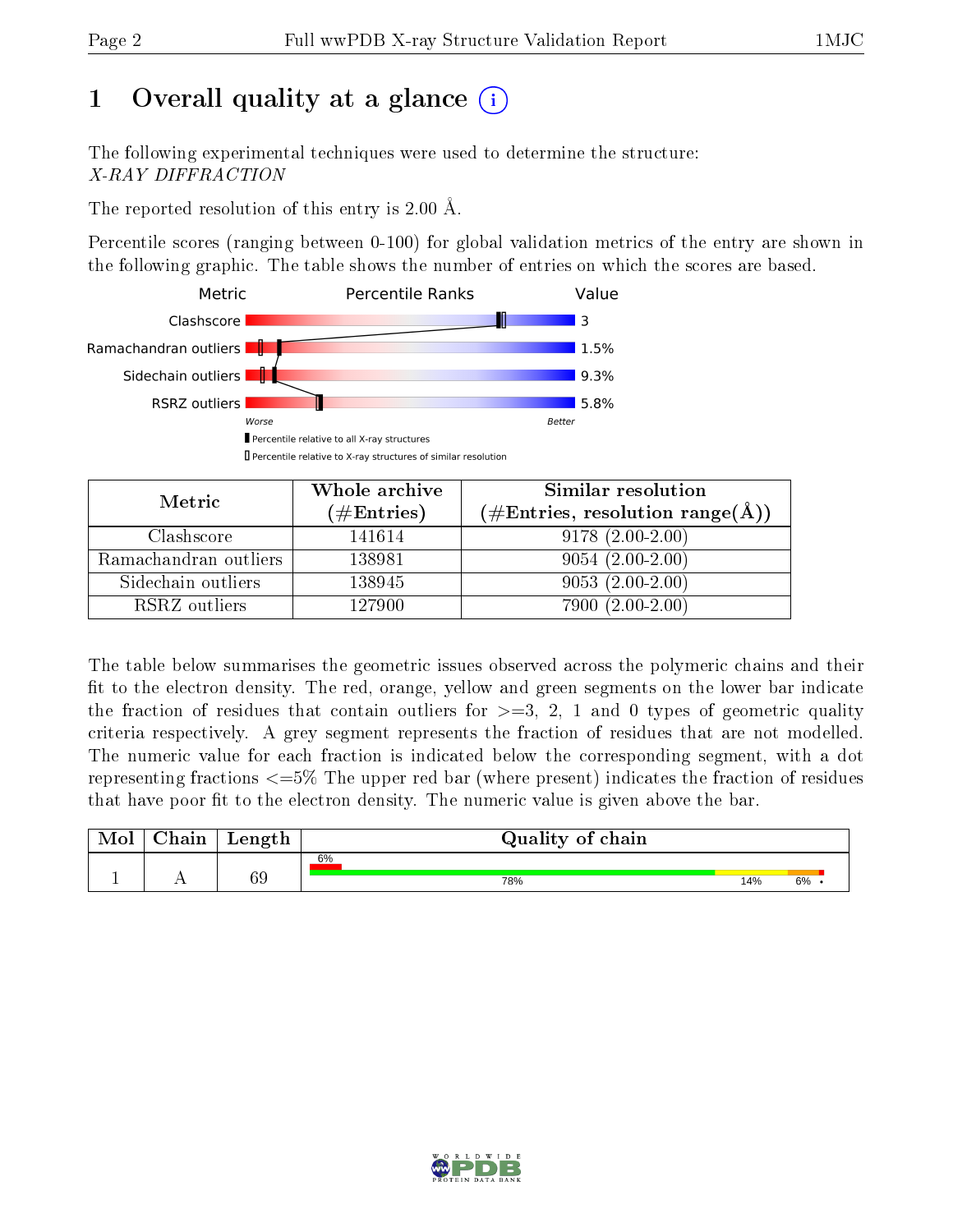# 2 Entry composition  $(i)$

There are 2 unique types of molecules in this entry. The entry contains 550 atoms, of which 0 are hydrogens and 0 are deuteriums.

In the tables below, the ZeroOcc column contains the number of atoms modelled with zero occupancy, the AltConf column contains the number of residues with at least one atom in alternate conformation and the Trace column contains the number of residues modelled with at most 2 atoms.

Molecule 1 is a protein called MAJOR COLD-SHOCK PROTEIN 7.4.

| Mol | $Chain \,  $ | Residues | $\bm{\mathrm{Atoms}}$ |     |          | $\text{ZeroOcc} \mid \text{AltConf} \mid \text{Trace}$ |  |  |  |
|-----|--------------|----------|-----------------------|-----|----------|--------------------------------------------------------|--|--|--|
|     |              | 69       | $\rm Total$<br>514    | 326 | 'N<br>84 | 103                                                    |  |  |  |

• Molecule 2 is water.

|  | $\text{Mol}$   Chain   Residues | Atoms | $\rm ZeroOcc$   Alt $\rm Conf$ |  |
|--|---------------------------------|-------|--------------------------------|--|
|  |                                 | Total |                                |  |

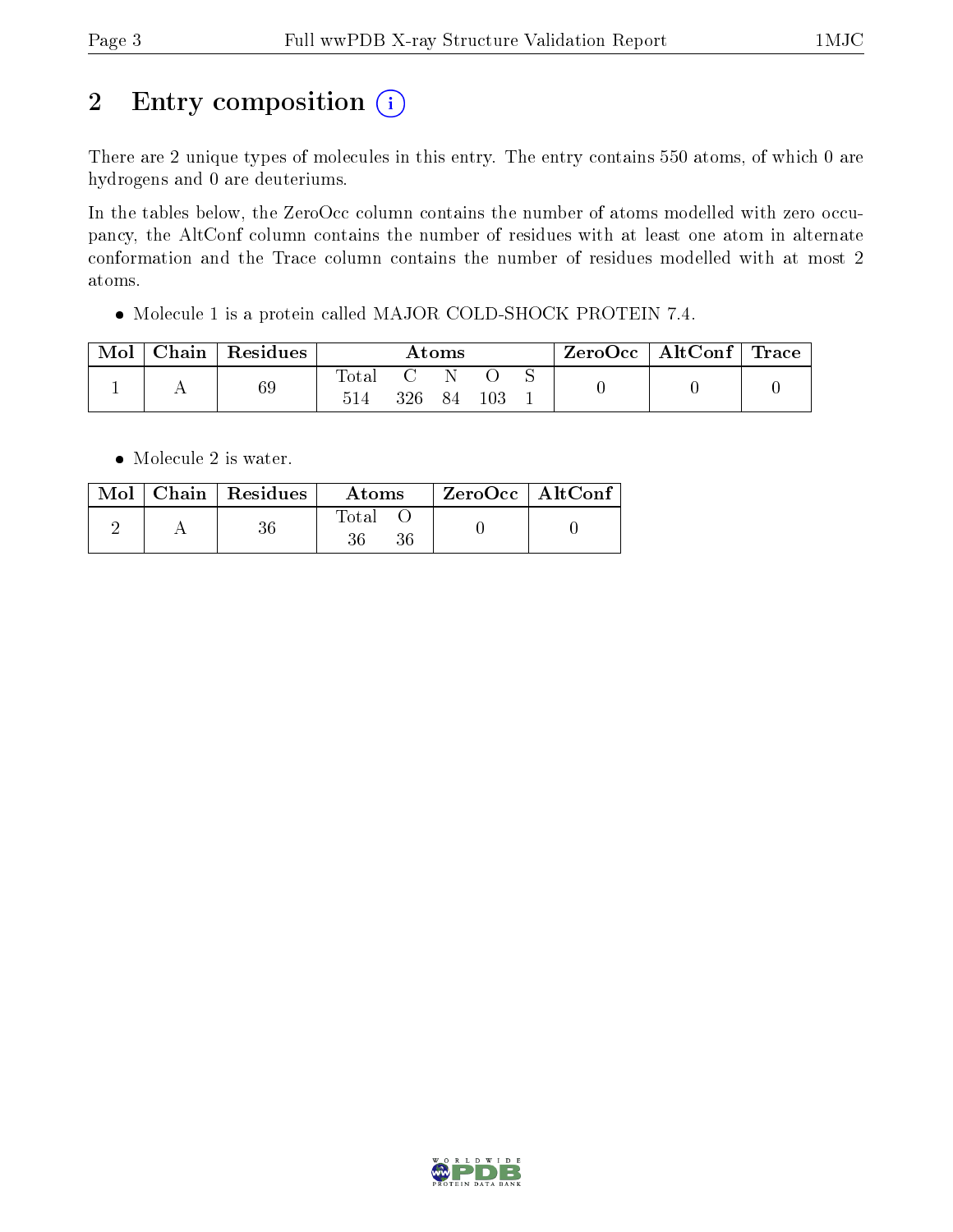## 3 Residue-property plots  $(i)$

These plots are drawn for all protein, RNA and DNA chains in the entry. The first graphic for a chain summarises the proportions of the various outlier classes displayed in the second graphic. The second graphic shows the sequence view annotated by issues in geometry and electron density. Residues are color-coded according to the number of geometric quality criteria for which they contain at least one outlier: green  $= 0$ , yellow  $= 1$ , orange  $= 2$  and red  $= 3$  or more. A red dot above a residue indicates a poor fit to the electron density (RSRZ  $> 2$ ). Stretches of 2 or more consecutive residues without any outlier are shown as a green connector. Residues present in the sample, but not in the model, are shown in grey.

• Molecule 1: MAJOR COLD-SHOCK PROTEIN 7.4



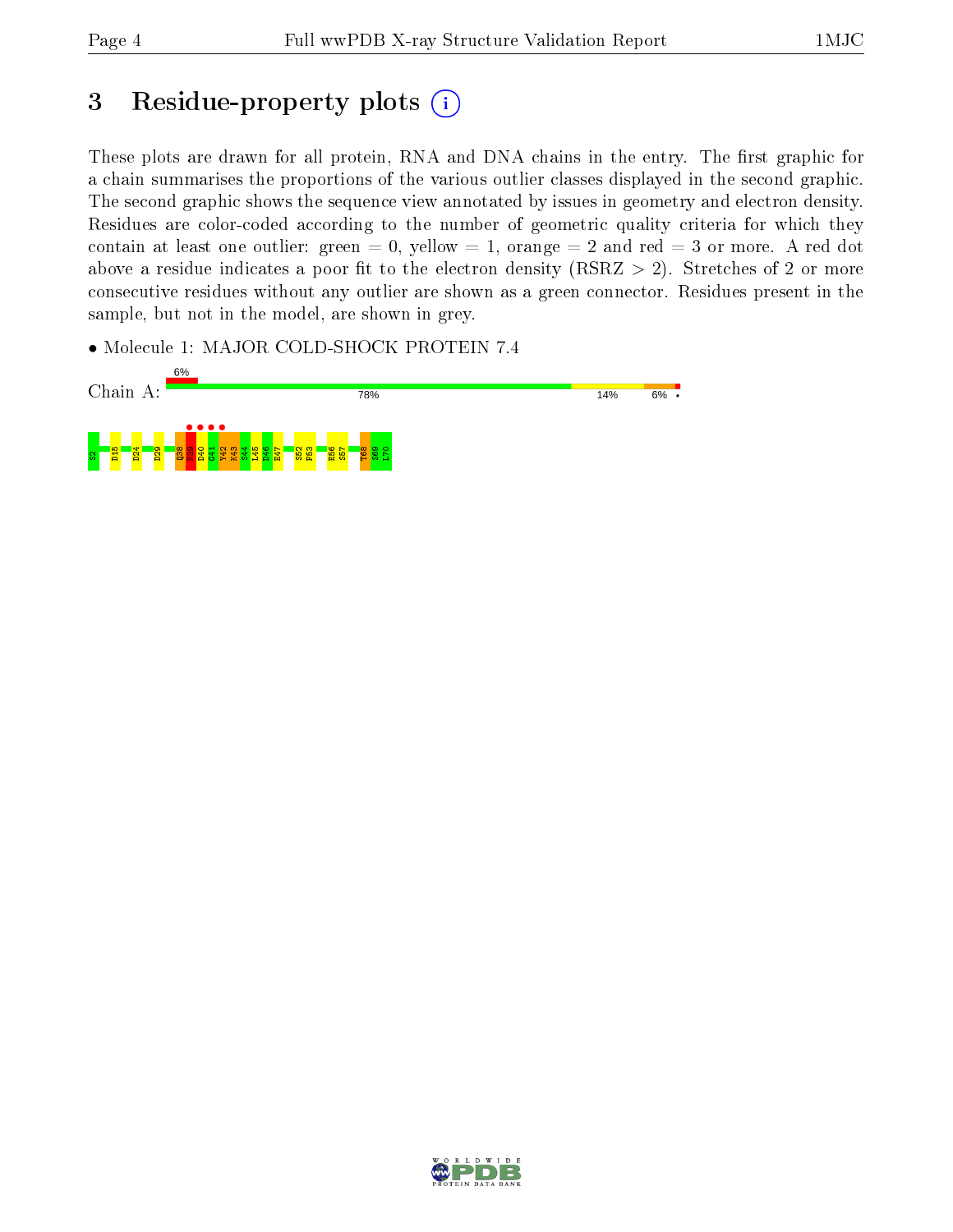## 4 Data and refinement statistics  $(i)$

| Property                                                                 | Value                                                       | Source     |
|--------------------------------------------------------------------------|-------------------------------------------------------------|------------|
| Space group                                                              | P 21 21 21                                                  | Depositor  |
| Cell constants                                                           | $39.92\text{\AA}$<br>$47.12\text{\AA}$<br>$30.92\text{\AA}$ |            |
| a, b, c, $\alpha$ , $\beta$ , $\gamma$                                   | $90.00^{\circ}$<br>$90.00^\circ$<br>$90.00^\circ$           | Depositor  |
| Resolution $(A)$                                                         | 10.00<br>2.00<br>$\frac{1}{2}$                              | Depositor  |
|                                                                          | 19.96<br>$-2.00$                                            | <b>EDS</b> |
| $\%$ Data completeness                                                   | (Not available) $(10.00-2.00)$                              | Depositor  |
| (in resolution range)                                                    | 89.1 (19.96-2.00)                                           | <b>EDS</b> |
| $R_{merge}$                                                              | (Not available)                                             | Depositor  |
| $\mathrm{R}_{sym}$                                                       | (Not available)                                             | Depositor  |
| $\langle I/\sigma(I) \rangle^{-1}$                                       | 5.52 (at $2.01\text{\AA}$ )                                 | Xtriage    |
| Refinement program                                                       | PROLSQ, X-PLOR                                              | Depositor  |
| $R, R_{free}$                                                            | (Not available)<br>0.187,                                   | Depositor  |
|                                                                          | (Not available)<br>0.178                                    | DCC        |
| $R_{free}$ test set                                                      | No test flags present.                                      | wwPDB-VP   |
| Wilson B-factor $(A^2)$                                                  | 24.6                                                        | Xtriage    |
| Anisotropy                                                               | 0.252                                                       | Xtriage    |
| Bulk solvent $k_{sol}(\mathrm{e}/\mathrm{A}^3),$ $B_{sol}(\mathrm{A}^2)$ | 0.32, 120.5                                                 | <b>EDS</b> |
| L-test for twinning <sup>2</sup>                                         | $< L >$ = 0.49, $< L2$ = 0.33                               | Xtriage    |
| Estimated twinning fraction                                              | $\overline{\text{No}}$ twinning to report.                  | Xtriage    |
| $F_o, F_c$ correlation                                                   | 0.96                                                        | <b>EDS</b> |
| Total number of atoms                                                    | 550                                                         | wwPDB-VP   |
| Average B, all atoms $(A^2)$                                             | 30.0                                                        | wwPDB-VP   |

Xtriage's analysis on translational NCS is as follows: The largest off-origin peak in the Patterson function is  $18.84\%$  of the height of the origin peak. No significant pseudotranslation is detected.

<sup>&</sup>lt;sup>2</sup>Theoretical values of  $\langle |L| \rangle$ ,  $\langle L^2 \rangle$  for acentric reflections are 0.5, 0.333 respectively for untwinned datasets, and 0.375, 0.2 for perfectly twinned datasets.



<span id="page-4-1"></span><span id="page-4-0"></span><sup>1</sup> Intensities estimated from amplitudes.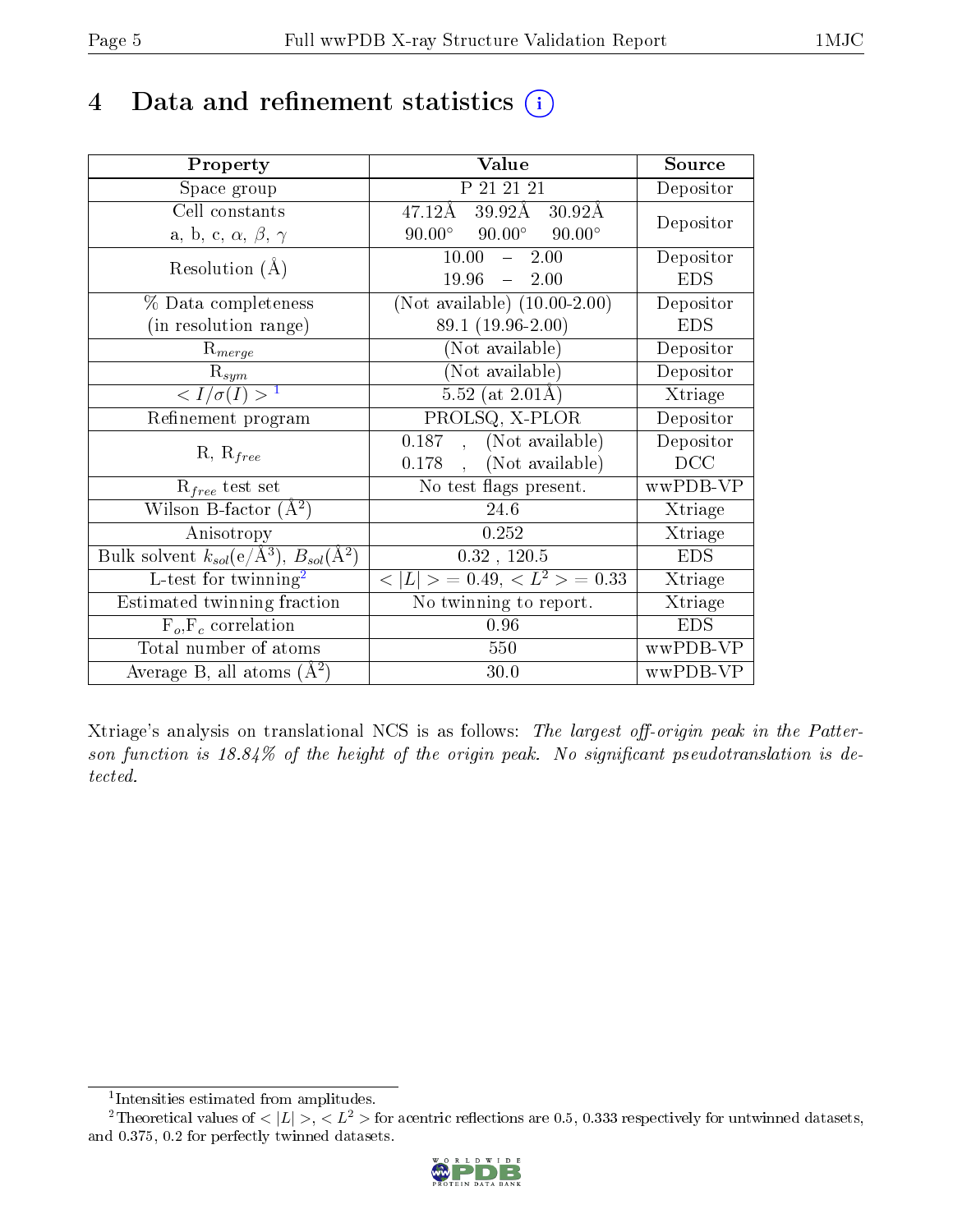## 5 Model quality  $(i)$

### 5.1 Standard geometry  $(i)$

The Z score for a bond length (or angle) is the number of standard deviations the observed value is removed from the expected value. A bond length (or angle) with  $|Z| > 5$  is considered an outlier worth inspection. RMSZ is the root-mean-square of all Z scores of the bond lengths (or angles).

| Mol | Chain |          | Bond lengths | Bond angles |                   |  |
|-----|-------|----------|--------------|-------------|-------------------|--|
|     |       | RMSZ     | $\# Z  > 5$  | RMSZ        | $\# Z  > 5$       |  |
|     |       | $0.90\,$ | /525         | 1.94        | $15/704$ $(2.1\%$ |  |

There are no bond length outliers.

All (15) bond angle outliers are listed below:

| Mol            | Chain | Res | <b>Type</b> | Atoms               | Z       | Observed $(°)$ | Ideal $(^\circ)$ |
|----------------|-------|-----|-------------|---------------------|---------|----------------|------------------|
| 1              | А     | 29  | ASP         | $CB-CG-OD1$         | 9.43    | 126.79         | 118.30           |
| 1              | А     | 56  | <b>GLU</b>  | $CG$ - $CD$ - $OE1$ | 7.03    | 132.37         | 118.30           |
| 1              | А     | 68  | <b>THR</b>  | $CA$ -CB-CG2        | 7.03    | 122.25         | 112.40           |
| 1              | А     | 56  | GLU         | $CG$ - $CD$ - $OE2$ | $-7.01$ | 104.28         | 118.30           |
| 1              | А     | 53  | PHE         | $CB-CG-CD1$         | 6.58    | 125.40         | 120.80           |
| 1              | A     | 24  | <b>ASP</b>  | $CB-CG-OD1$         | 6.52    | 124.17         | 118.30           |
| 1              | А     | 38  | <b>GLN</b>  | $CB-CG-CD$          | 6.35    | 128.11         | 111.60           |
| 1              | A     | 42  | <b>TYR</b>  | $CB-CG-CD1$         | 6.15    | 124.69         | 121.00           |
| 1              | A     | 68  | <b>THR</b>  | $CA-CB-OG1$         | $-5.74$ | 96.94          | 109.00           |
|                | А     | 38  | GLN         | $C-N-CA$            | 5.66    | 135.85         | 121.70           |
| 1              | А     | 52  | <b>SER</b>  | $CB-CA-C$           | 5.61    | 120.76         | 110.10           |
| $\overline{1}$ | А     | 45  | <b>LEU</b>  | $O-C-N$             | 5.53    | 131.55         | 122.70           |
| 1              | А     | 15  | ASP         | $CB-CG-OD2$         | 5.51    | 123.26         | 118.30           |
| 1              | А     | 47  | GLU         | $CG$ - $CD$ - $OE2$ | $-5.43$ | 107.44         | 118.30           |
| 1              | А     | 40  | ASP         | $CB-CG-OD2$         | 5.25    | 123.03         | 118.30           |

There are no chirality outliers.

There are no planarity outliers.

### $5.2$  Too-close contacts  $(i)$

In the following table, the Non-H and H(model) columns list the number of non-hydrogen atoms and hydrogen atoms in the chain respectively. The H(added) column lists the number of hydrogen atoms added and optimized by MolProbity. The Clashes column lists the number of clashes within the asymmetric unit, whereas Symm-Clashes lists symmetry related clashes.

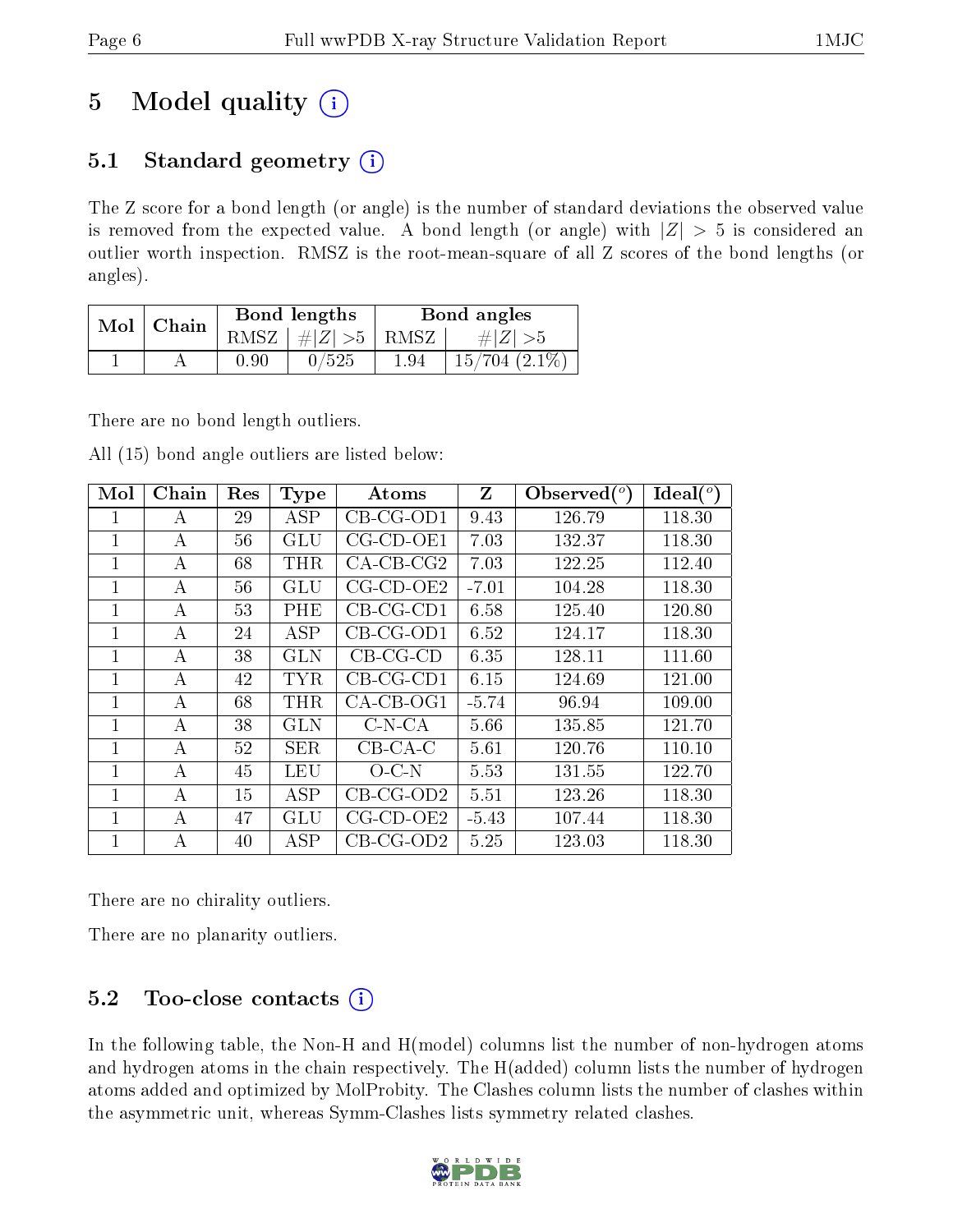| Mol |     |  | Chain   Non-H   H(model)   H(added)   Clashes   Symm-Clashes |
|-----|-----|--|--------------------------------------------------------------|
|     |     |  |                                                              |
|     |     |  |                                                              |
|     | 551 |  |                                                              |

The all-atom clashscore is defined as the number of clashes found per 1000 atoms (including hydrogen atoms). The all-atom clashscore for this structure is 3.

All (3) close contacts within the same asymmetric unit are listed below, sorted by their clash magnitude.

| Atom-1                  | Atom-2                      | Interatomic<br>distance $(\AA)$ | Clash<br>overlap $(A)$ |
|-------------------------|-----------------------------|---------------------------------|------------------------|
| $1:$ A $:42:$ TYR $:$ H | 1: A: 43: LYS: HD3          | 1 71                            | $-0.55$                |
| 1: A:39: ASN:HD22       | 1: A:43: LYS:HD2            | 1 72                            | 0.54                   |
| 1: A:39: ASN:ND2        | $1:A:43:LYS:\overline{HD2}$ | 1 99.                           | 1.54                   |

There are no symmetry-related clashes.

#### 5.3 Torsion angles (i)

#### 5.3.1 Protein backbone  $(i)$

In the following table, the Percentiles column shows the percent Ramachandran outliers of the chain as a percentile score with respect to all X-ray entries followed by that with respect to entries of similar resolution.

The Analysed column shows the number of residues for which the backbone conformation was analysed, and the total number of residues.

|  | Mol   Chain   Analysed   Favoured   Allowed   Outliers   Percentiles |  |      |
|--|----------------------------------------------------------------------|--|------|
|  | $\mid 67/69 \ (97\%) \mid 61 \ (91\%) \mid 5 \ (8\%) \mid 1 \ (2\%)$ |  | 10 4 |

All (1) Ramachandran outliers are listed below:

| Mol | Chain. | $\perp$ Res | $\mathbf{p}$ |
|-----|--------|-------------|--------------|
|     |        |             |              |

#### 5.3.2 Protein sidechains  $(i)$

In the following table, the Percentiles column shows the percent sidechain outliers of the chain as a percentile score with respect to all X-ray entries followed by that with respect to entries of similar resolution.

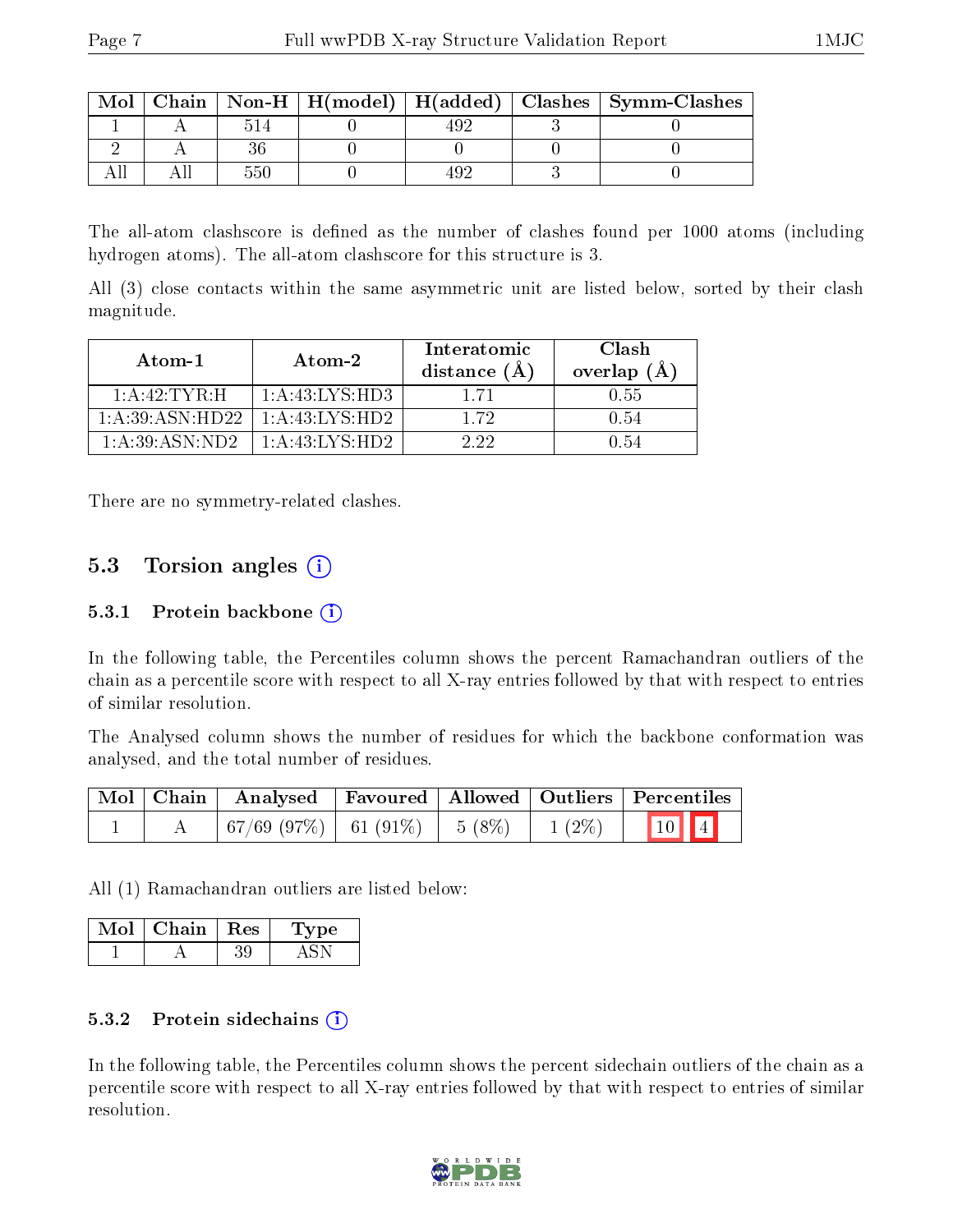The Analysed column shows the number of residues for which the sidechain conformation was analysed, and the total number of residues.

| Mol   Chain | Analysed                     |           |                | Rotameric   Outliers   Percentiles |
|-------------|------------------------------|-----------|----------------|------------------------------------|
|             | $\mid 54/54 \; (100\%) \mid$ | 49 (91\%) | $\vert 5(9\%)$ | $9$ 5                              |

All (5) residues with a non-rotameric sidechain are listed below:

| Mol | Chain | Res | Type       |
|-----|-------|-----|------------|
|     |       | 38  | <b>GLN</b> |
|     |       | 39  | <b>ASN</b> |
|     |       | 43  | LYS        |
|     |       | .57 | <b>SER</b> |
|     |       | 68  | THR.       |

Some sidechains can be flipped to improve hydrogen bonding and reduce clashes. There are no such sidechains identified.

#### 5.3.3 RNA (i)

There are no RNA molecules in this entry.

#### 5.4 Non-standard residues in protein, DNA, RNA chains (i)

There are no non-standard protein/DNA/RNA residues in this entry.

#### 5.5 Carbohydrates (i)

There are no carbohydrates in this entry.

#### 5.6 Ligand geometry (i)

There are no ligands in this entry.

#### 5.7 [O](https://www.wwpdb.org/validation/2017/XrayValidationReportHelp#nonstandard_residues_and_ligands)ther polymers (i)

There are no such residues in this entry.

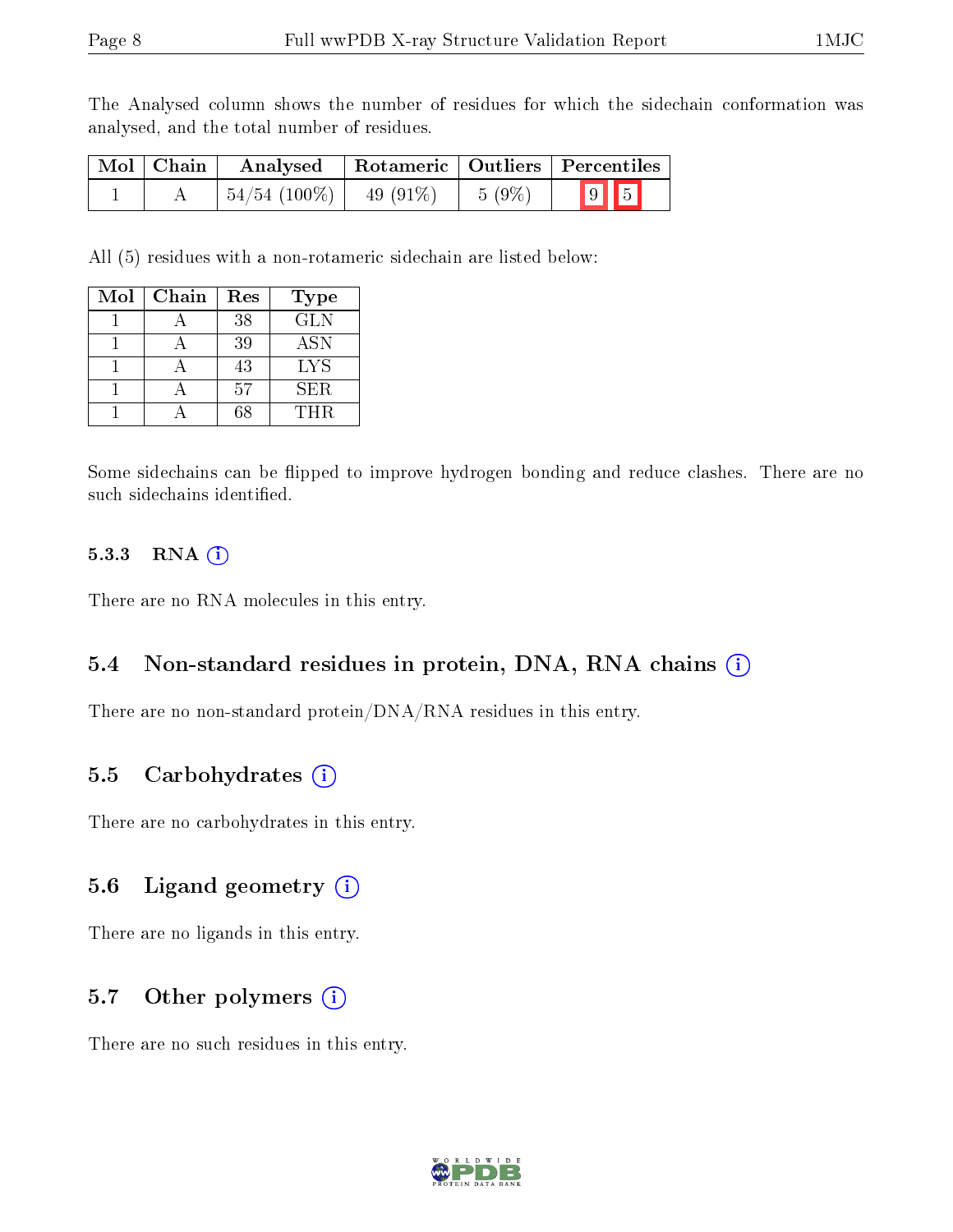### 5.8 Polymer linkage issues (i)

There are no chain breaks in this entry.